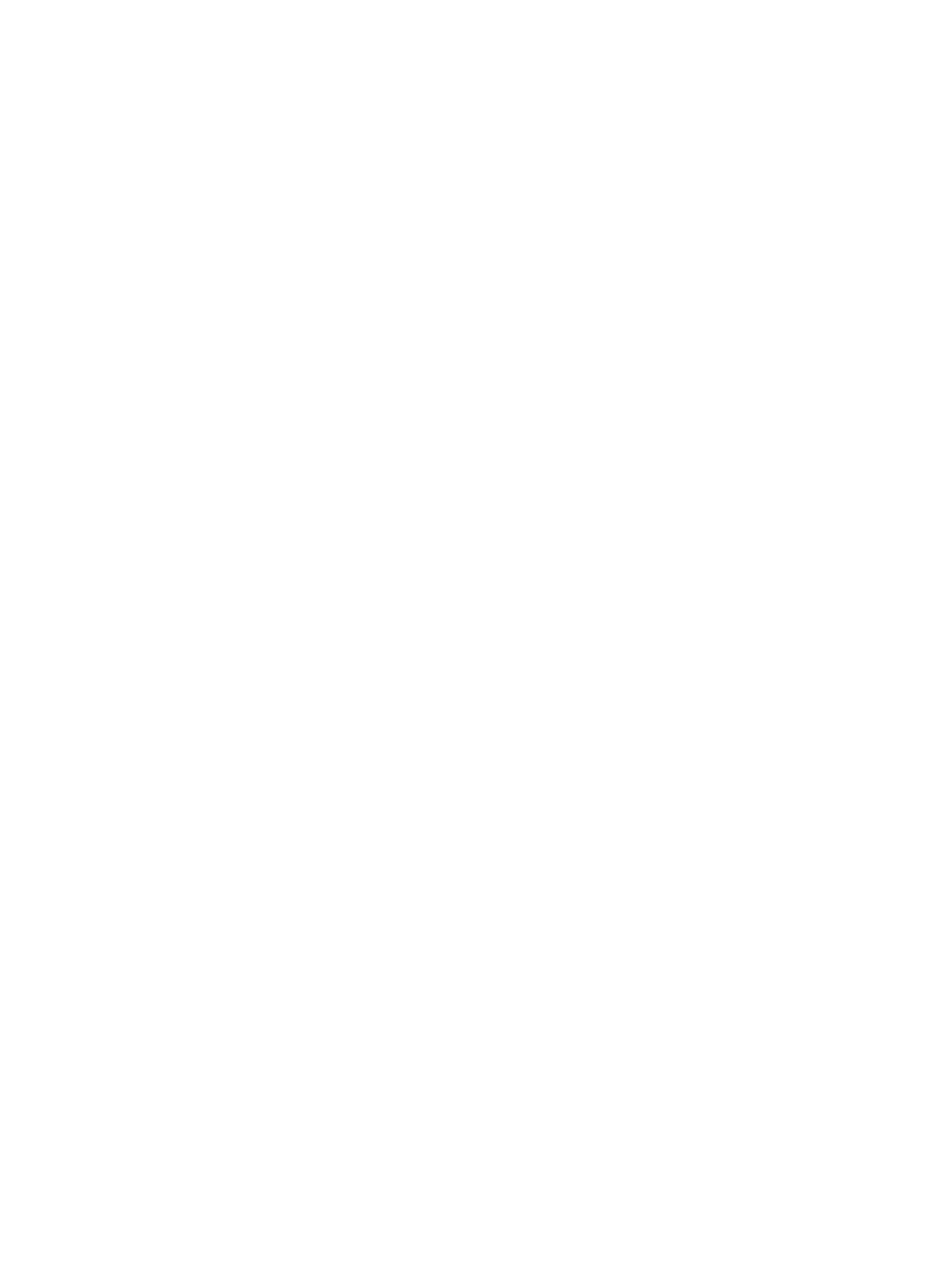Enikő Sághy

# THE DIVINE SELF-AWARENESS **HANDBOOK**

I.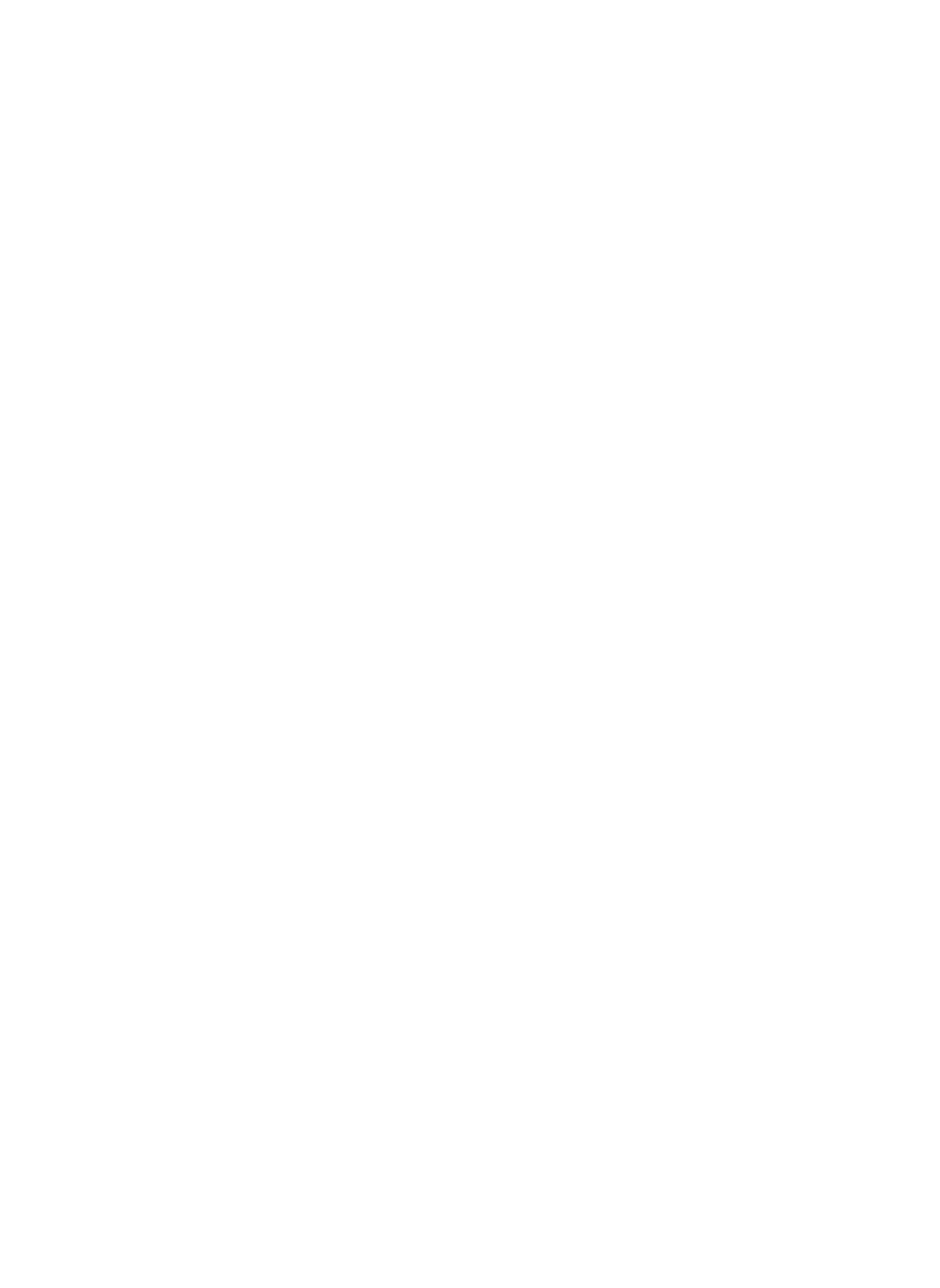Enikő Sághy

## THE DIVINE SELF-AWARENESS **HANDBOOK**

I.

The story of the preening-teasing Woman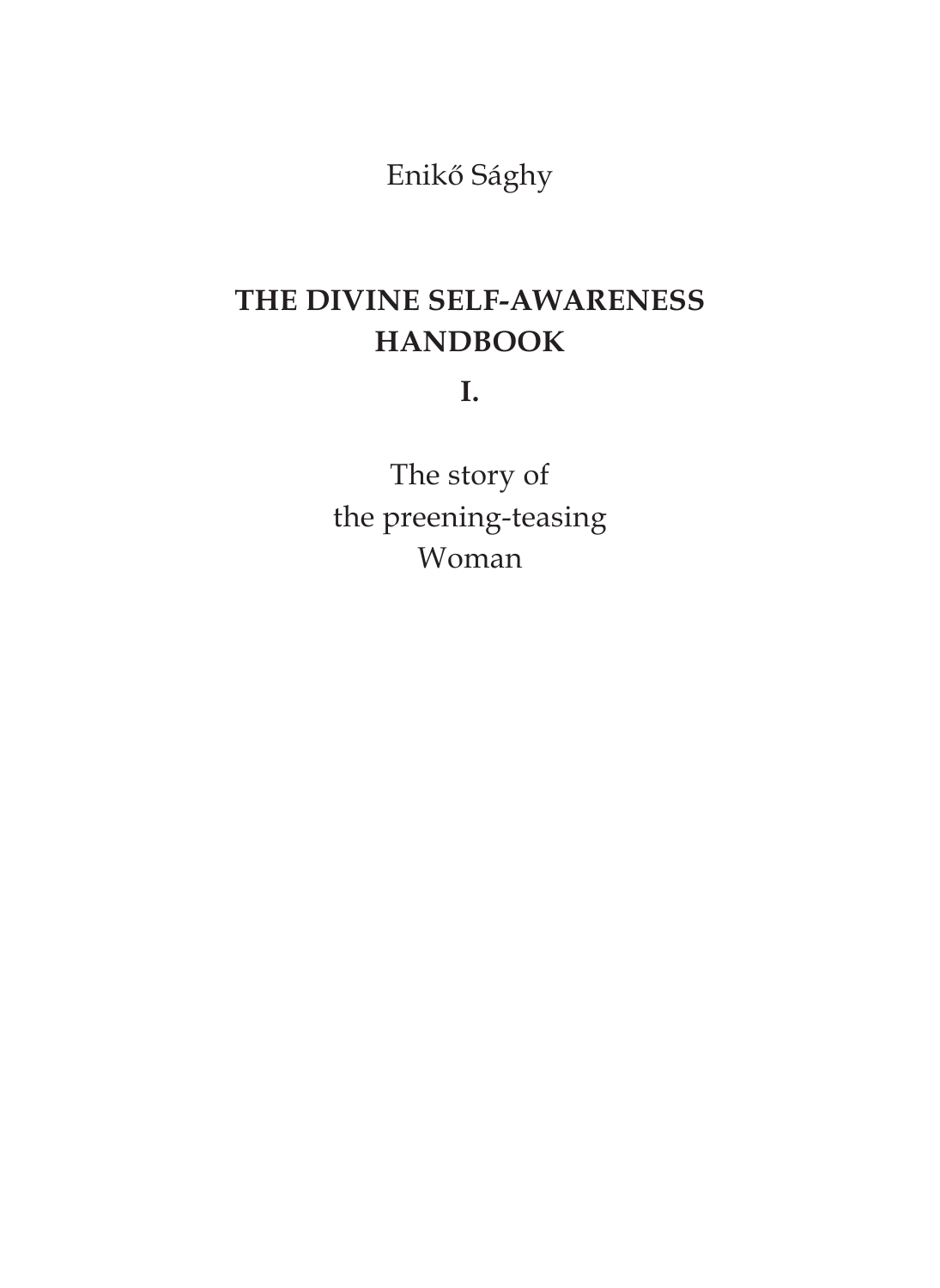## First Hungarian edition published in 2013 All rights reserved by © Enikő Sághy

saghyeniko@spiritualisonismeret.hu www.divineselfawareness.com www.spiritualisonismeret.hu www.teremtoonismeret.hu

> Hungarian translation by © Judit Kókai, 2020 juditkokai.jk@gmail.com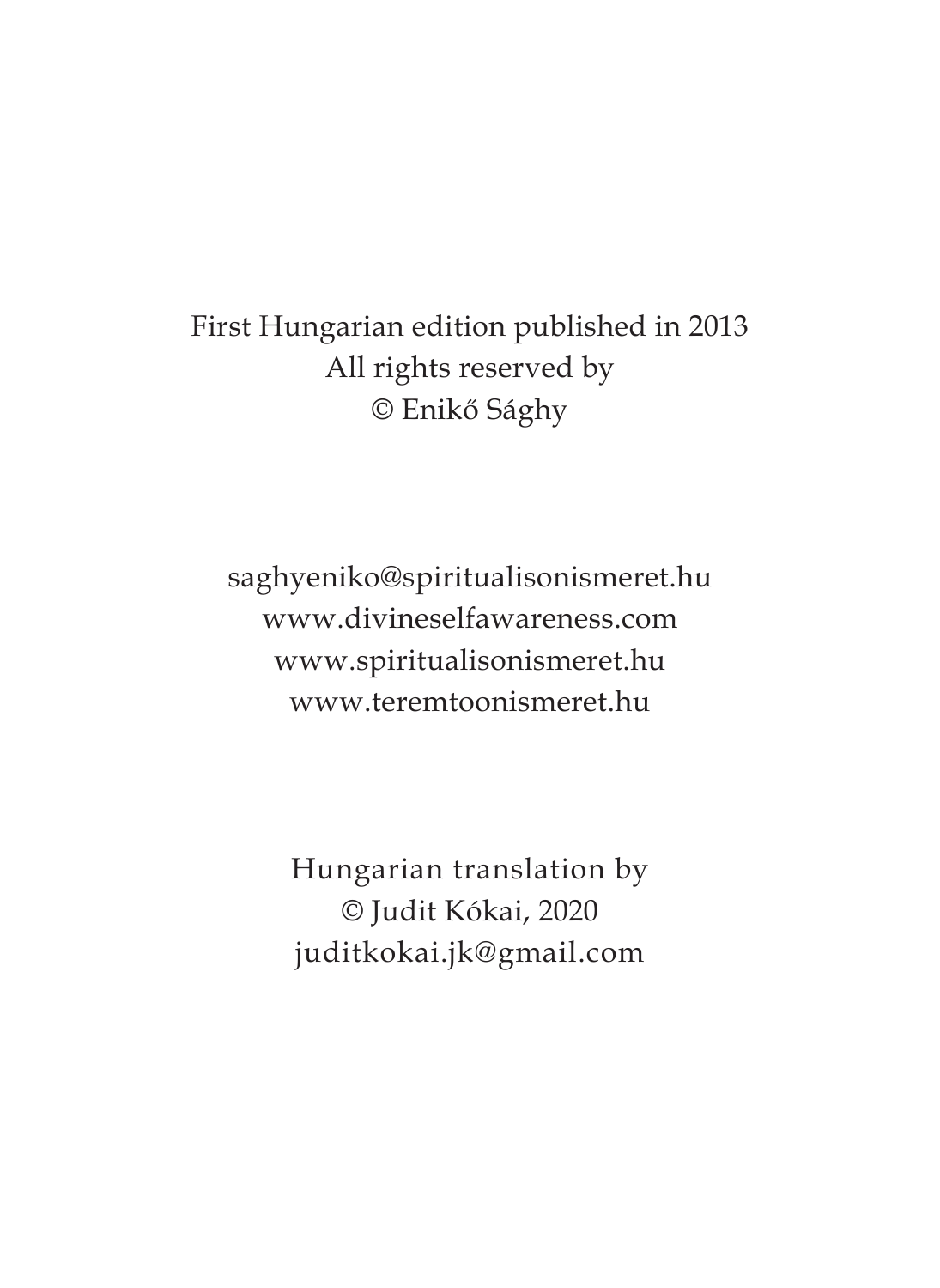#### **CONTENTS**

#### **Page 10**

Introduction

#### **Page 15**

Eszter, the "preening-teasing" Woman's confession

#### **Page 35**

Universal laws, teachings and messages

**Page 53** Discover yourself with Divine Self-Awareness!

> **Page 82** Farewell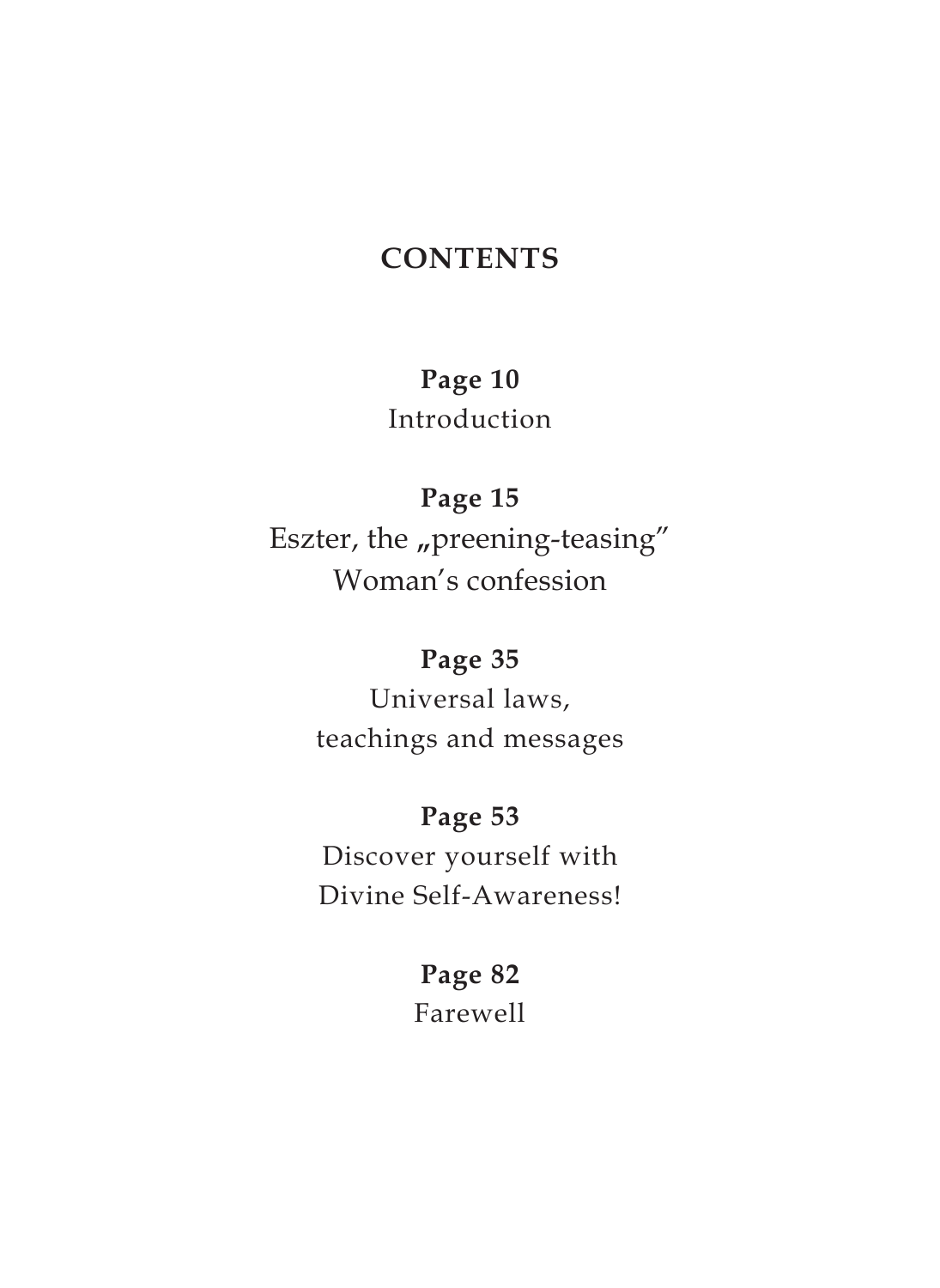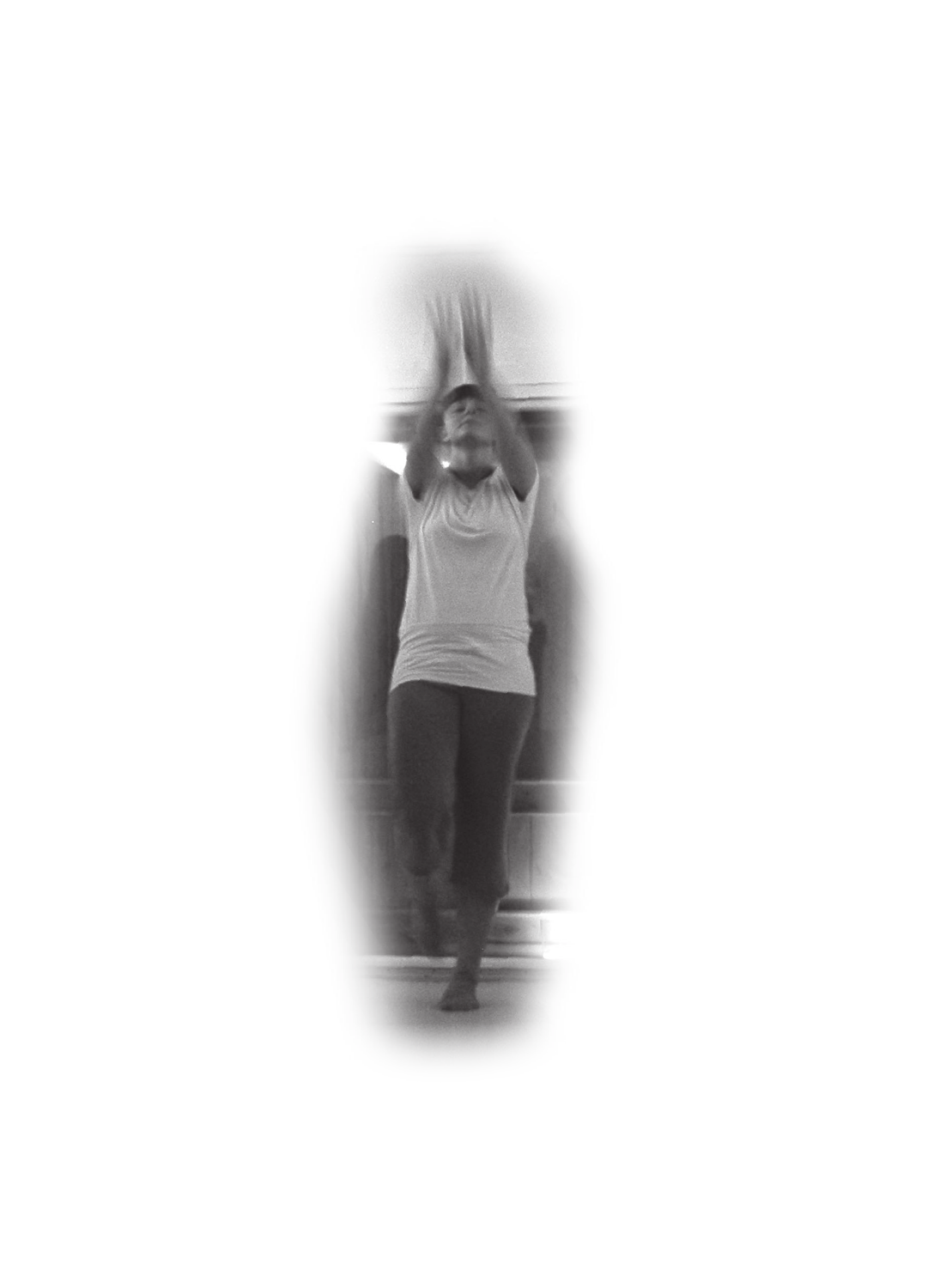# **THE BASIS AND THE ROOT OF EVERYTHING IS: FAITH THAT WE ARE LOVABLE**

That is: We are conscious and aware that we are lovable in every moment!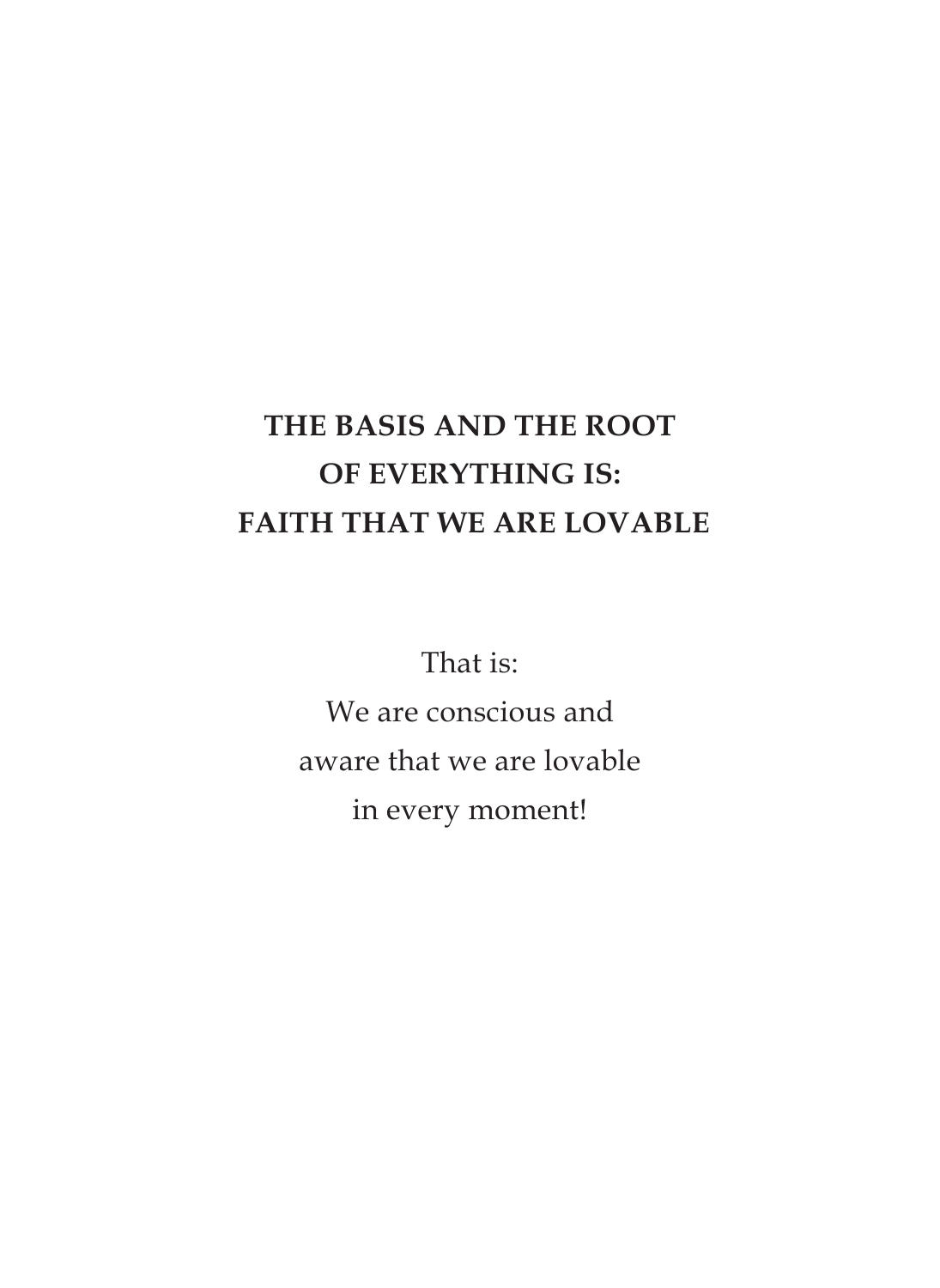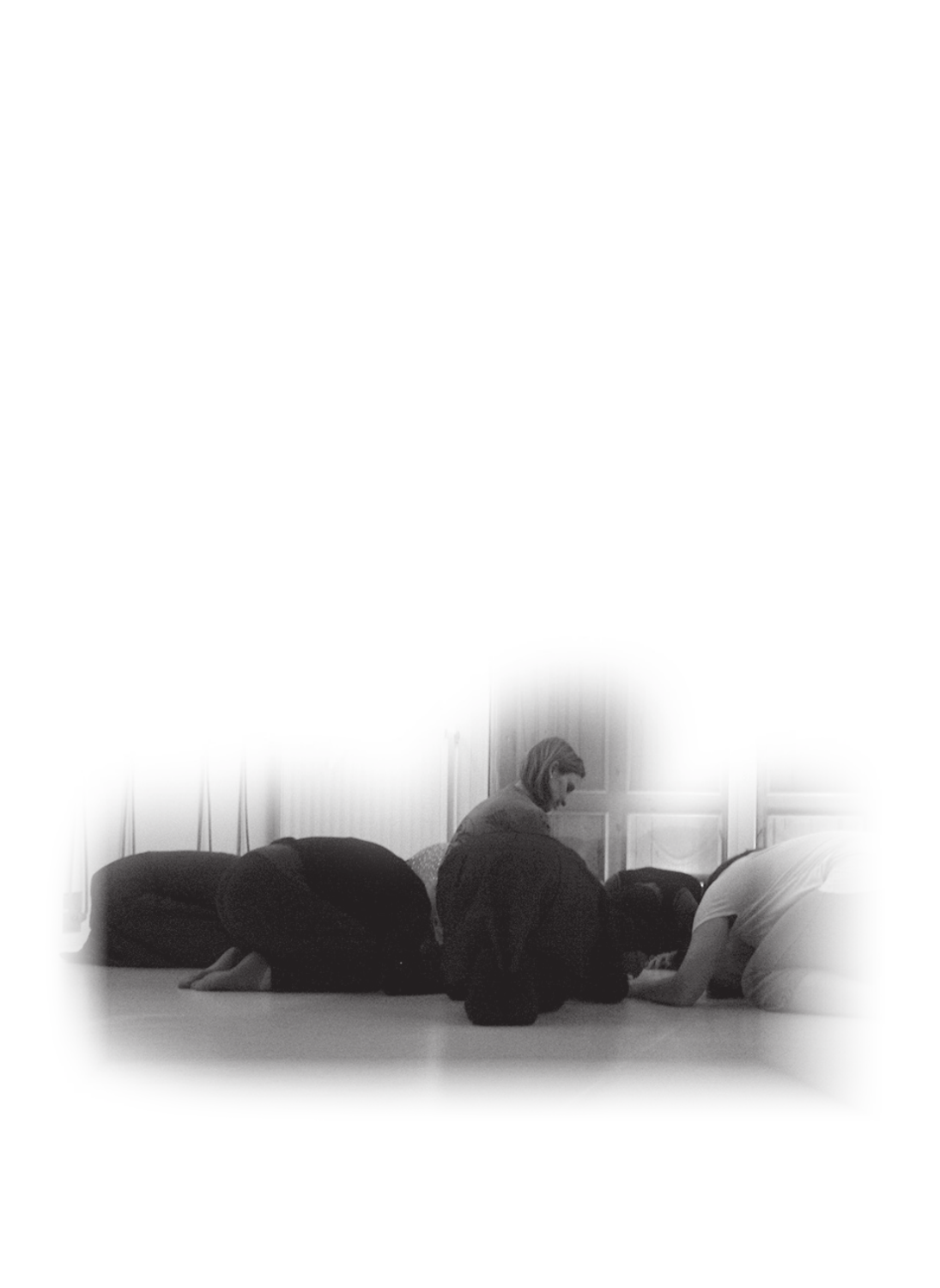The fate of a drop of water is hard, who has come on a mission to Earth. It does matter where this one drop, that is the ocean, is positioned: on the surface, where it is tossed about by the wind, or in the dark deep with heavy burden, yet it wins. If you have a mission your  $n$  one drop" bears tremendous power, and the wind will not ripple You on the surface. Your purpose may weigh tonns, yet there is no heavy burden you cannot bear, that with faith you could not rise from beneath, even when you are in the deep. The ever growing power of faith at a high vibration helps you to see the divine power, your real values you asked for to fulfil your mission. I open up this memory in You, remember!

> With love, Enikő Sághy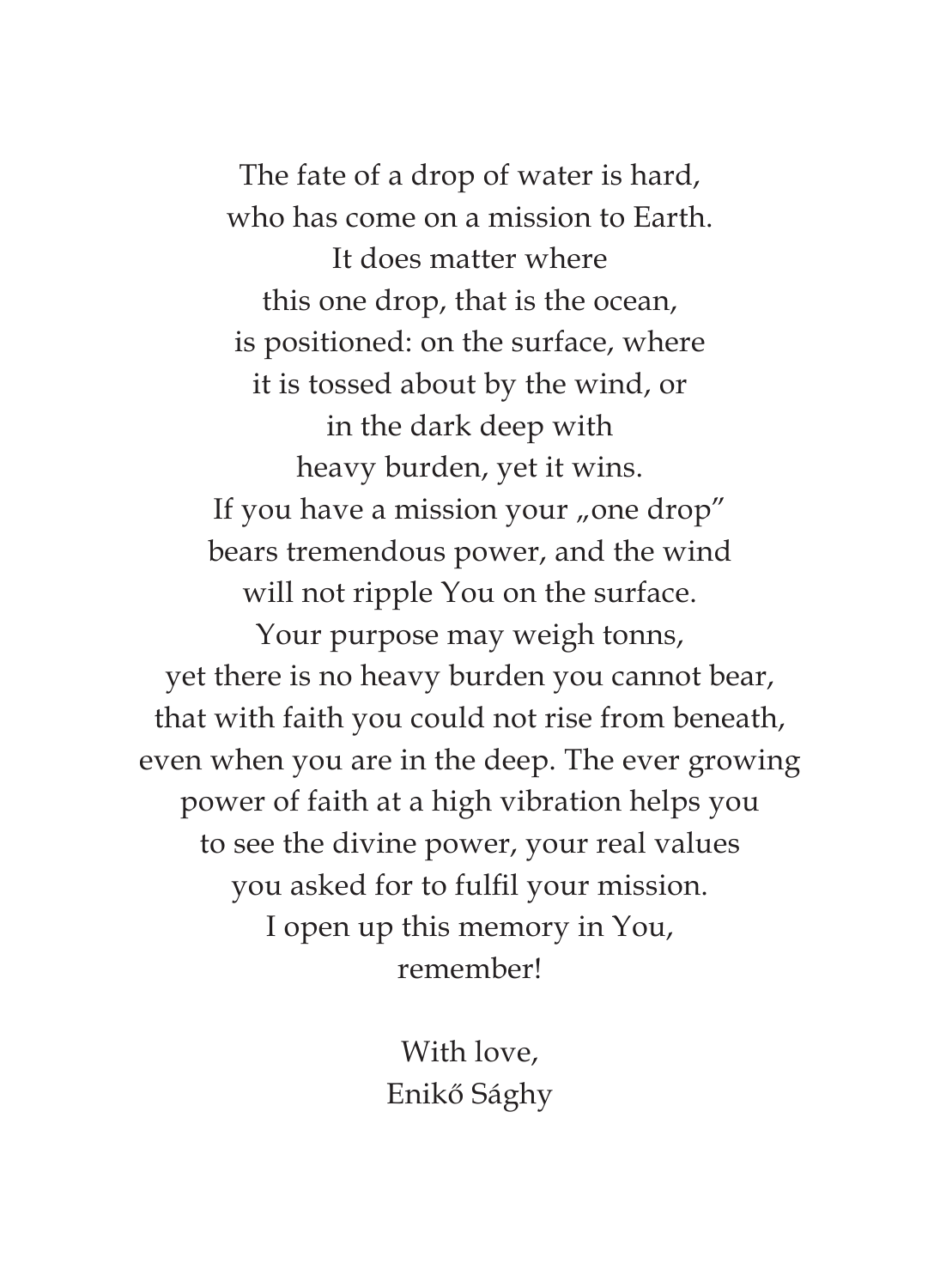Dear Reader,

Welcome!

You hold the latest tool in yor hands for Your selfdiscovery. My plan is to publish in many small books the experiences, life situations, teachings and universal laws I have gained and learnt over the past decades – as the Creator's initiated medium. This way you can meet my method, the Divine Self-Awareness technique and secret, that, as the advocate of this method, I share with other people.

I invite You to an inner journey, where – reading others' stories and the universal laws – you can discover Yourself.

In each book someone's life gets broken down in small details and comes alive.

Who speak up ad share their stories are honest and pure and they profess their lives at a certain degree of emotional and spiritual skills they have developed so far. Along their self-discovery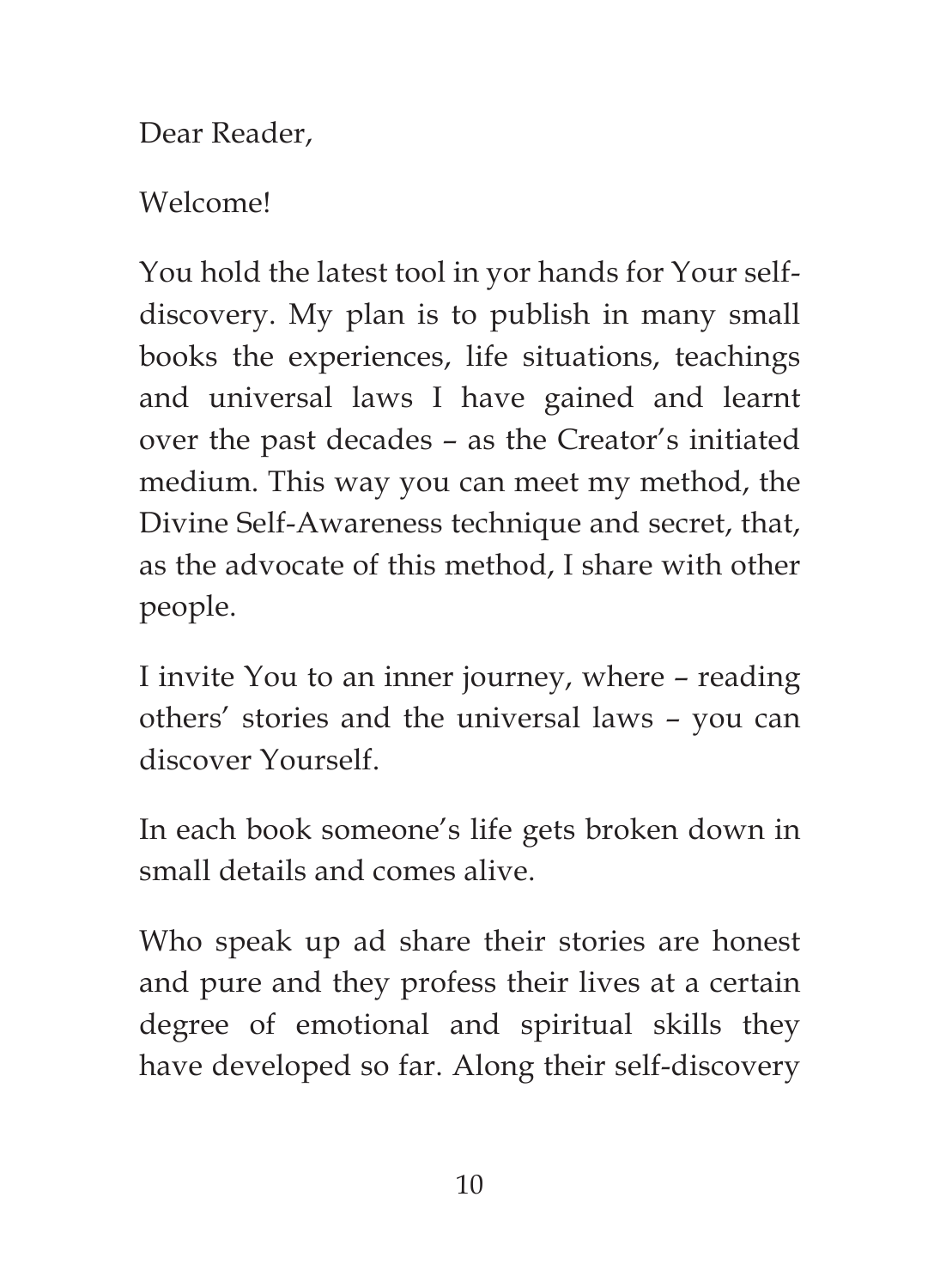journey they have been to heaven and hell in order for them to see the shadows that have been stuck to them.

They cannot hide or run from themselves anymore, they release and unblock their shadow-qualities with the feeling of universal love – forgiveness, acceptance and letting go.

They are the brave ones, who make way to others behind them by creating a secure energy field made by facing their confrontations with themselves, thus serving the cause.

They also know that at a raised vibration level they can re-write their own shadows with the alchemy of the soul into ancient trust, self-esteem, faith in their own power. With this newly released energy they can start all over, they can heal, they can fulfil their purpose, they can deliver their promise in awareness of their inner values.

I stood by them with the infinite power of my faith, I knew that the energy field that has been cleansed by my own confrontations represents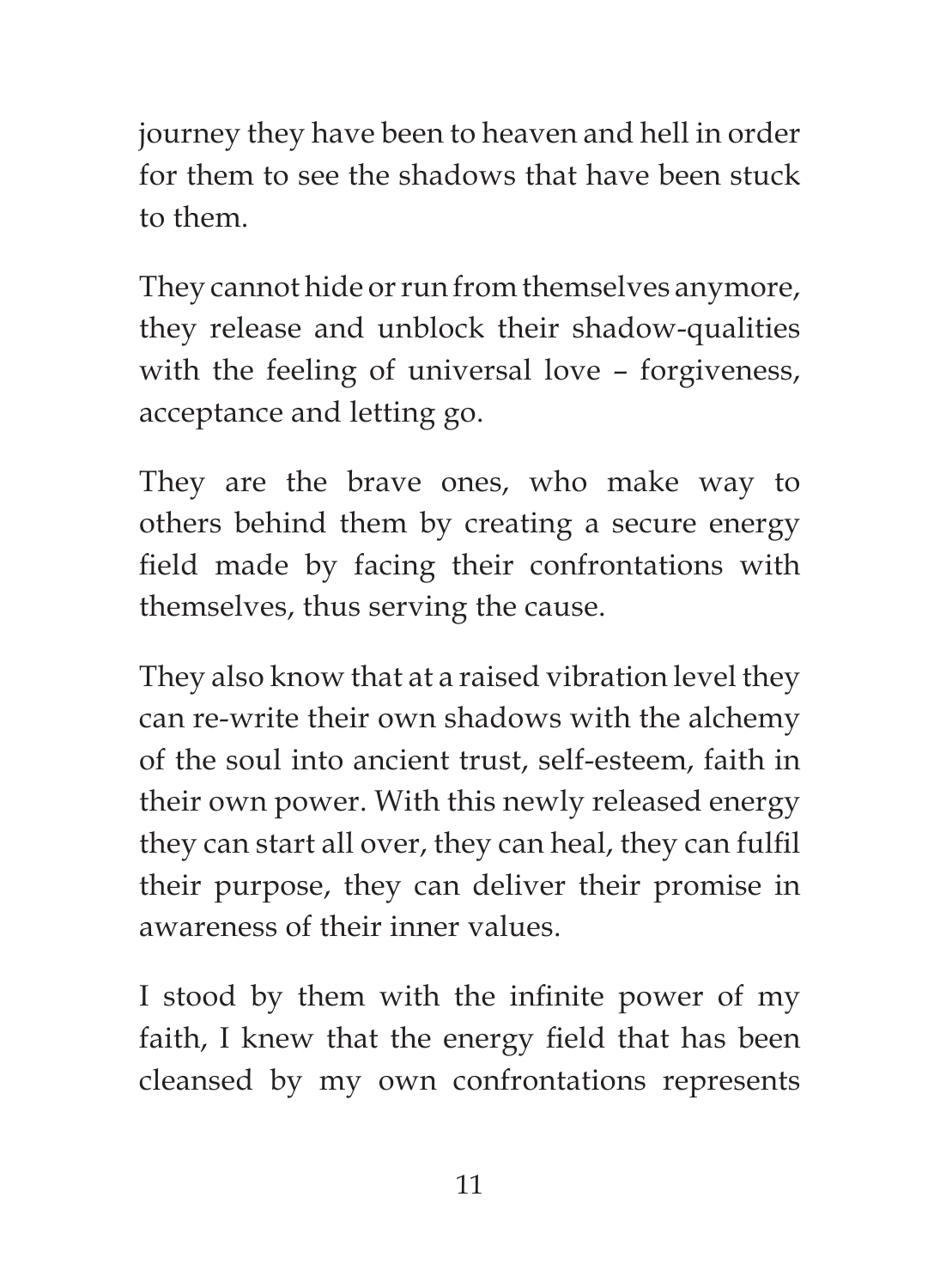such force with which – based on free will – they can "awaken", release their fears, they can become forgiving and accepting, they become capable of believing that they are lovable, and finally to  $<sub>n</sub>$ arrive home".</sub>

While reading this book you may smile with a sense of relief, because you have faced the deepest hells of your past, you have released your blocks, and therefore nothing can upset the harmony of your cleansed soul.

If you feel an unsettling tight sensation in your soul that means you still have unresolved issues inside You. You can choose to ignore them. You can leave them as they are, in the deep, and you can wait for a future confrontation that will force you to bring a life situation to the surface.

But you can learn here and now, in this given moment what your deep conscious is hiding. You can get the opportunity to see the things you have feared, that have been burning underneath the surface and have caused you many struggles and battles. You are no longer afraid to look and see,